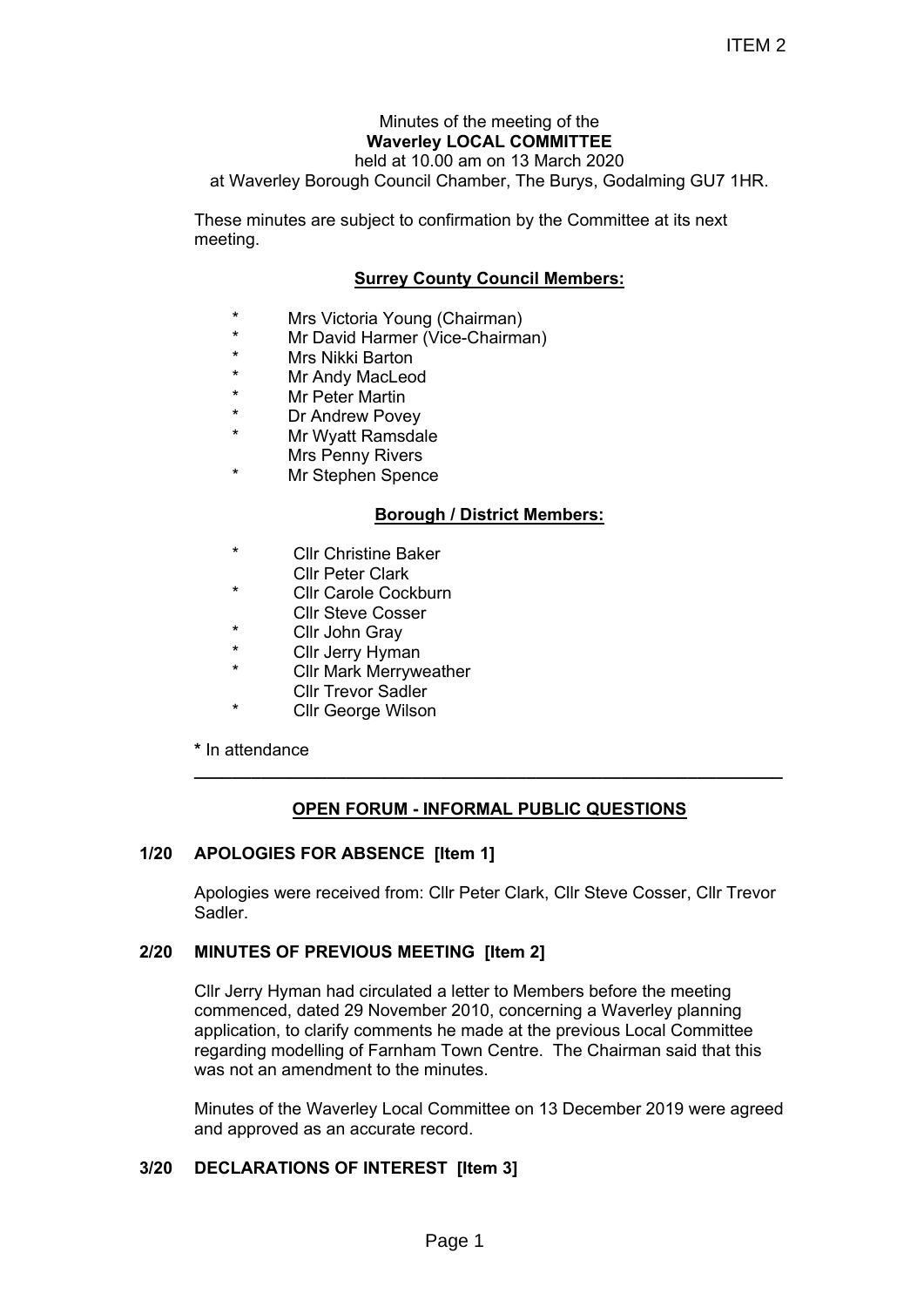Mr Stephen Spence declared an interest regarding the Rights of Way items on the agenda: he is a member of the Ramblers Association. There were no other declarations of interest.

# **4/20 CHAIRMAN'S ANNOUNCEMENTS [Item 4]**

The Chairman Mrs Victoria Young announced that the Waverley Local Committee will meet three times during the municipal year 2020/21 – June, November and March. Dates will be circulated soon.

# **5/20 PETITIONS & PETITION RESPONSES [Item 5]**

**Declarations of Interest:** None.

**Officer in attendance**: Frank Apicella, Area Highway Manager (South West).

**Petitions, Public Questions/Statements:** One petition.

A petition was received from Mr Malcolm Carter of the Beacon Hill Focus Group which contained 152 signatures and read:

# "*We the undersigned petition Surrey County Council to Change the speed limit to 30mph on the A287 through Beacon Hill.*

*We represent the residents of Beacon Hill village. We petition SCC to change the speed limit through the village to 30mph from the current 40mph. This is a village that has bus stops which the aged, disadvantaged and children use as well as access to essential services including the village school. This is the only village between Farnham and Haslemere where traffic is allowed to drive at 40mph through a built up area. We believe that as more people are cycling or walking that this is required urgently."* TTEM 2<br>
Mr Stephen Spence declared an interest<br>
on the agenda: he is a member of the Ri<br>
of the redatations of interest.<br>
4/20 CHAIRMAN'S ANNOUNCEMENTS [Ite Chinaman Mis Victoria Young annot<br>
The Chinaman Mis Victoria Youn

The petitioner spoke for the allotted three minutes and circulated some photographs to the Committee to illustrate his points, which included:

- "40 mph areas are seldom checked by the police for speeding vehicles.
- This has become a popular cyclist route.
- There is now a greater concern for the environment. Slower speed can only support this.
- This whole stretch of road is bordered by areas of outstanding natural beauty, so please help residents to do their part as a community."

The petition response report was presented by the Senior Highway Engineer, on behalf of the Area Highway Manager.

# **Member discussion – key points:**

The local divisional Member, Mr David Harmer, said that the 2020/21 highway money had already been allocated to Western Villages. The Senior Highway Engineer believed that a speed survey had now taken place on the A287 at Beacon Hill and he would forward the results to Mr Harmer.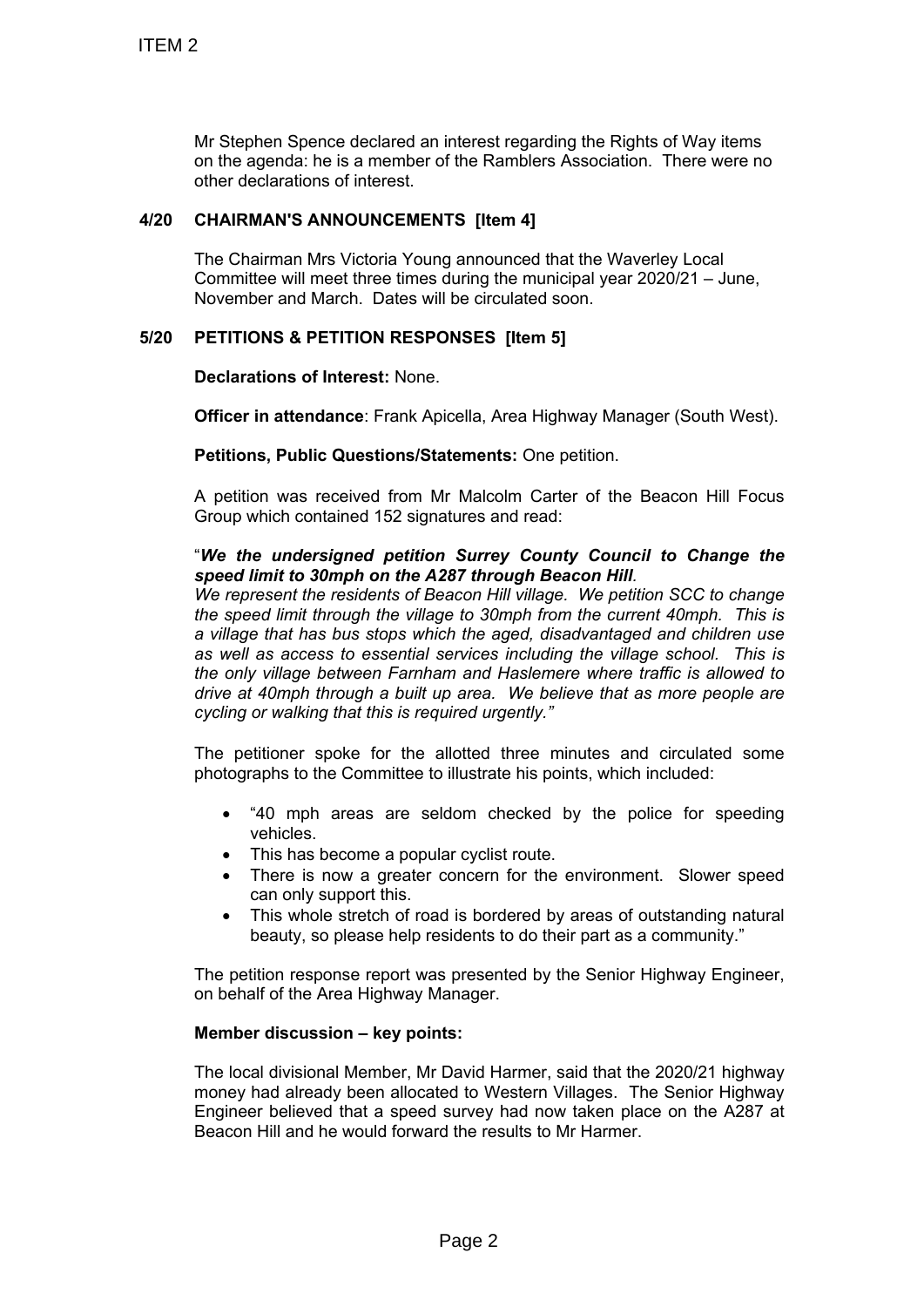The Chairman proposed that the petition subject be added to the Local Committee Decision Tracker, to monitor any progress. Members agreed.

The Local Committee (Waverley) resolved to AGREE that:

It would be at the discretion of the Western Villages Divisional Member Cllr David Harmer and this committee to prioritise and fund a scheme as part of the 2020/21 highway works programme.

### **6/20 WRITTEN PUBLIC QUESTIONS [Item 6]**

Five Written Public Questions were received from:

- 1) Maxine Gale, Waverley Borough Councillor for Milford
- 2) Julian Wilson
- 3) Zoe Collier
- 4) Kathy Smyth
- 5) Phillip Law.

The questions and answers were published on the SCC Waverley Local Committee web pages before the 13 March Local Committee and were available at the meeting. The following supplementary questions were asked:

#### **Question 1: Supplementary Question – Cllr Gale**

"Are SCC the riparian owners of the said bridge? In which case, according to the riparian owners fact sheet, you should keep it clear to allow the free flow of water. If they are not the owner, who is and have they been in contact with them?"

The Area Highway Manager replied that he assumes SCC would be the riparian owner as it is a highway over the river. Unprecedented rainfall has hindered the work programme. Highways has been in touch with the Environment Agency but is unable to start work until the river level goes down. Machinery is required to remove the silt from under the bridge. Cllr Gale asked if funding was available once the weather improves and the Highway Manager replied that there was and that silt would be removed from under the bridge. ITEM 2<br>
ITEM 2<br>
the petition subject be added to the Local<br>
by mesolved to AGREE that:<br>
the Western Villages Divisional Member Clir<br>
the Western Villages Divisional Member Clir<br>
the Western Villages Divisional Member Clir<br>

### **Question 4: Supplementary Question – Kathy Smyth, represented by Gillian McCalden**

"When can we expect the cleansing team along the lane? The drains and gullies are completely blocked and can't flow away. We were told it would be by 15 March."

The Area Highway Manager replied that there has been a delay in the programme due to unprecedented weather, but cleaning would be done within the next three to four weeks.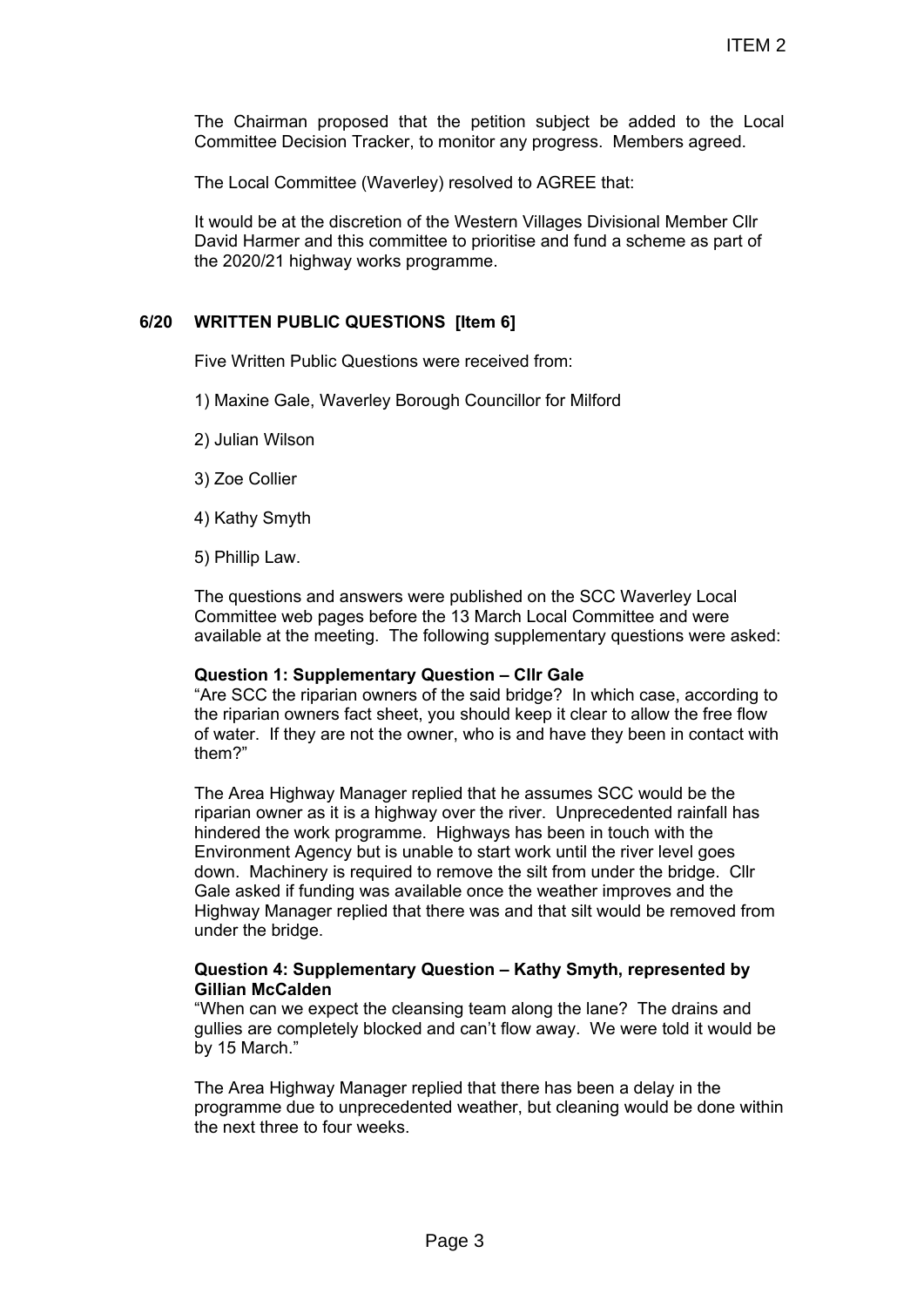Cllr Christine Baker asked the Chairman is she could make a comment. Cllr Baker said that she had spoken on the issue at the September 2019 Local Committee and she is alarmed that when things are flagged up with SCC, they are ignored. TTEM 2<br>
CIIr Christine Baker asked the Chairman<br>
Baker said that she had spoken on the is<br>
Committee and she is alarmed that where<br>
the value time and since and solution<br>
M. Law felt that the response did not ans<br>
councill

### **Question 5: Supplementary Question – Phillip Law**

Mr Law felt that the response did not answer his question. He requested that councillors consider not approving the recommendation at the present time.

The Divisional Member Mr David Harmer stated that he had discussed the matter with both Churt and Frensham Parish Councils.

# **7/20 WRITTEN MEMBER QUESTIONS [Item 7]**

No member questions were received.

### **8/20 RIGHT OF WAY: ALLEGED PUBLIC FOOTPATH OFF WOODSIDE ROAD, CHIDDINGFOLD (OTHER COUNTY COUNCIL FUNCTIONS) [Item 8]**

**Declarations of Interest:** Mr Stephen Spence declared that he is a member of the Ramblers Association.

**Officer in attendance**: Daniel Williams, SCC Countryside Access Officer.

#### **Petitions, Public Questions/Statements:** None.

The Chairman reminded those present that there can be no public questions or petitions on the rights of way matters under discussion and that no new evidence can be presented at this stage.

One person registered to speak against the proposal in advance of the meeting.

Mr Haroon Khan, representing Reside Developments Ltd, spoke for the allotted three minutes against the proposal. He believed that the legal requirement had not been met.

The Countryside Access Officer presented the report and answered Member questions, noting that the legal requirement suggested by Mr Khan was the wrong one and that the Council did have a duty to examine the evidence.

### **Member discussion – key points:**

- The officer was commended for the report and his explanation regarding the objections.
- Members believed that local residents wanted the proposal to be approved by this Committee.
- The history of footpath evidence helped persuade Members, including the Divisional Member, to approve the proposal.

The Chairman asked Members to vote on the recommendations:

- 1) 14 for
- 2) 0 against
- 3) 0 abstained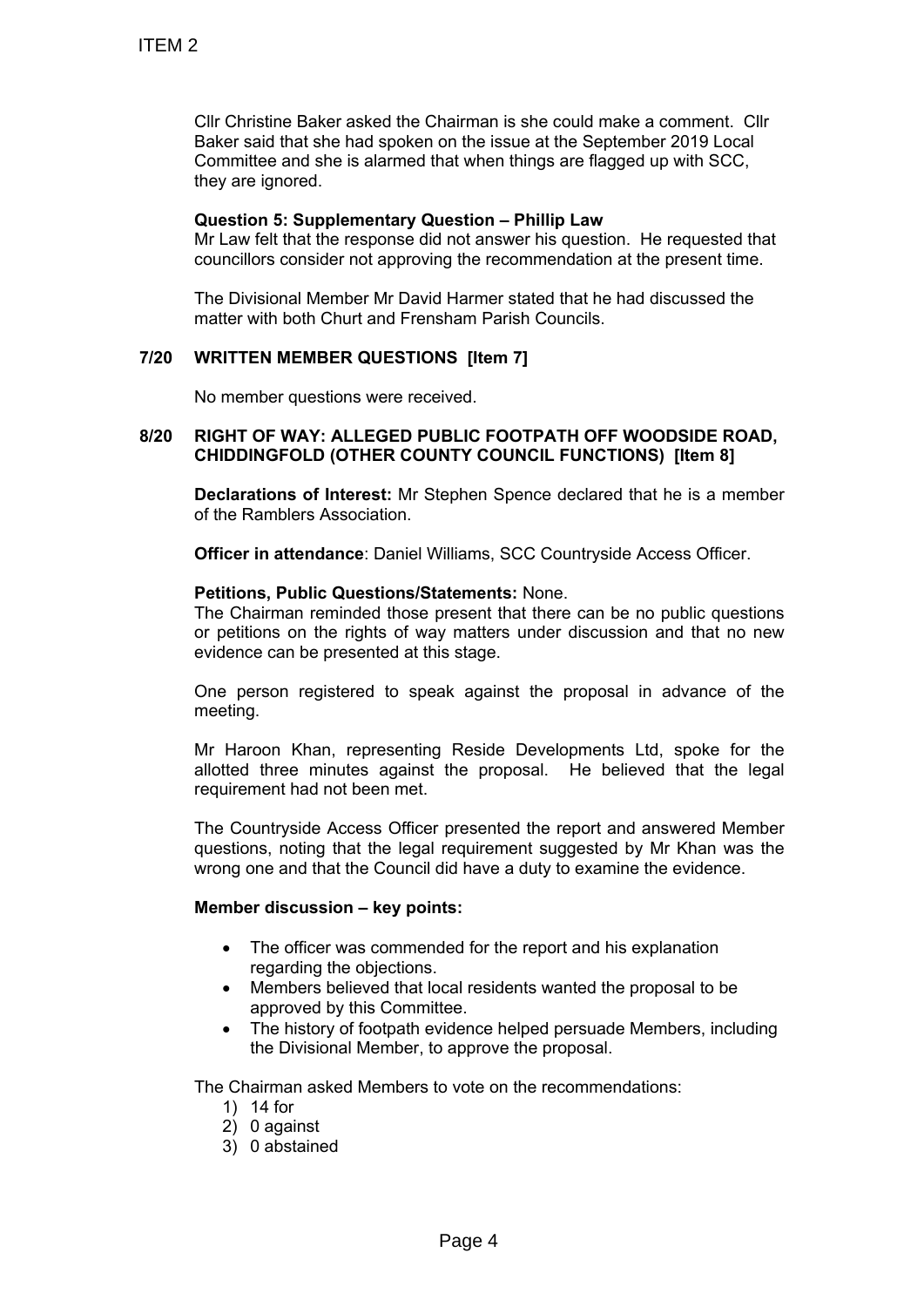The Local Committee (Waverley) resolved to AGREE that:

- i) Public Footpath rights are recognised over the route shown on drawing no. 3/1/4/H27 as alleged Public Footpath no. 557, Chiddingfold between points  $A - B - C - D - E$  and that a Map Modification Order under sections 53 and 57 of the Wildlife and Countryside Act 1981 be made to modify the Definitive Map and Statement for Surrey.
- ii) In the event of the County Council being directed to make a Map Modification Order by the Secretary of State following an appeal by the claimant, the County Council as surveying authority will adopt a neutral stance at any Public Inquiry or Hearing, making all the evidence available to help the Inspector determine the case.

### **9/20 RIGHT OF WAY: FOOTPATH NOS. 64 AND 65 (ELSTEAD) PROPOSED DIVERSION (OTHER COUNTY COUNCIL FUNCTIONS) [Item 9]**

**Declarations of Interest:** Mr Stephen Spence declared that he is a member of the Ramblers Association.

**Officer in attendance**: Daniel Williams, SCC Countryside Access Officer.

#### **Petitions, Public Questions/Statements:** None.

The Chairman reminded those present that there can be no public questions or petitions on the rights of way matters under discussion and that no new evidence can be presented at this stage.

Three people registered to speak in advance of the meeting: two against the proposal and one in support.

David O'Connell spoke for the allotted three minutes against the proposal. He asked the Committee if SCC had properly surveyed the footpath. He believed that the proposed diversion was in the landowner's interest rather than in the public interest and that they had illegally obstructed part of footpath 65.

Julie Edwards was unable to attend the meeting due to illness. Due to the current health situation, as an exception the Chairman agreed to read out Julie Edwards' statement against the proposal, that she had sent via email. Mrs Edwards was concerned that future erosion of the river had not been fully considered and that the route of her permissive footpath should be considered instead. ITEM 2<br>
and liegal over the route shown on drawing<br>
are recognised over the route shown on drawing<br>
allegared Public Footpath no. 557, Chiddingfold<br>
B B C D D E and that a Map Modification<br>
modify the Definitive Map and St

Pat Murphy, Chairman, Elstead Parish Council, spoke for the allotted three minutes in support of the proposal. He believed that local residents were in favour of the proposed diversion on this popular route and that the diversion was in the public interest.

The Countryside Access Officer presented the report, arguing that overall this diversion order was the most sensible way to deal with the issue in one package, and he answered Member questions.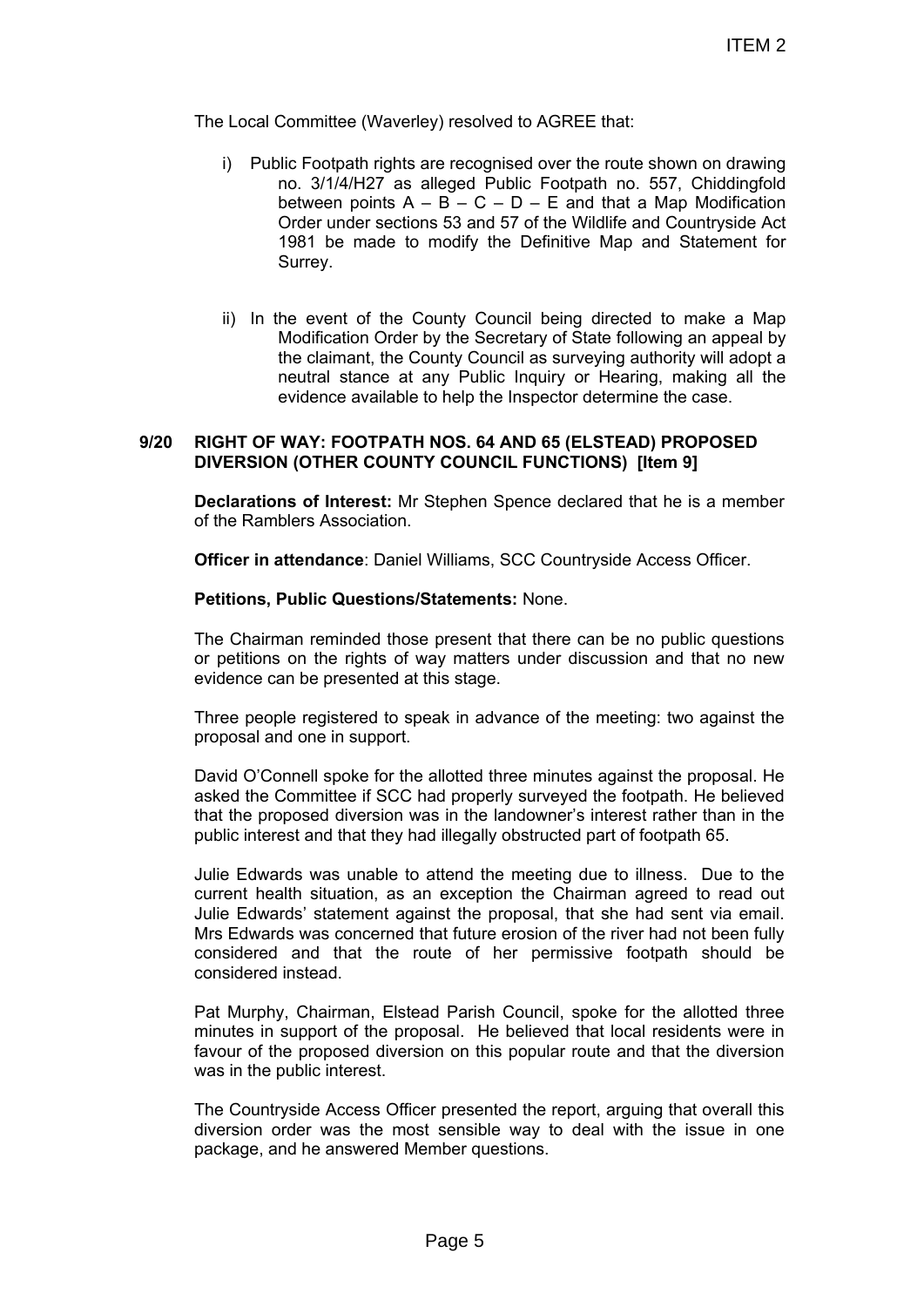# **Member discussion – key points:**

- Would people still be able to walk between B and C on the map? The officer replied that erosion on the river bend north of B is likely to worsen where two small waterways enter the river and are crossed by bridges. The proposal would mean that much of B - C would no longer be available.
- Is there any advantage to the landlord in the property by C, on the  $B -$ C section of the diversion? The officer replied that the landlord's property is just east of C. However, the landowner is objecting to the diversion proposal, so that would indicate that the proposed diversion is not particularly in her interest.
- The Divisional Member noted that the river constantly moves and the proposed diversion would give the probability of a long lasting route.

The Chairman asked Members to vote on the recommendations:

- 1) 14 for
- 2) 0 against
- 3) 0 abstained

The Local Committee (Waverley) resolved to AGREE that:

A diversion order is made under section 119 of the Highways Act 1980 to divert Public Footpath Nos. 64 and 65 (Elstead) as shown on Drawing No. 3/1/8/H20a, and that if any objections are received and maintained to the Order that it is submitted to the Secretary of State for the Environment, Food and Rural Affairs for determination. TTEM 2<br>
Would people still be able to wall<br>
offer replied that erosion on the<br>
offer replied that erosion on the<br>
worsen where two small waterwe<br>
be available.<br>
In the proposal would meet<br>
be available.<br>
In the proposal wo

## **10/20 SCC DEPUTY LEADER COLIN KEMP: SURREY INFRASTRUCTURE PLANS (SERVICE MONITORING & ISSUES OF LOCAL CONCERN) (AGENDA ITEM ONLY) [Item 10]**

**Declarations of Interest:** None.

**Presenter:** SCC Deputy Leader Colin Kemp.

**Officer in attendance**: None.

**Petitions, Public Questions/Statements:** None.

**Member discussion – key points:**

Mr Kemp provided information on Surrey Infrastructure Plans and an overview of Transport Development Planning (TDP) in Surrey County Council and how it operates.

The Chairman left the meeting at the start of the item and the Vice Chairman took the Chair.

Discussion included:

 Schemes are being identified as part of a Surrey infrastructure study, which will include local interests and smaller projects. SCC will work with all districts and boroughs.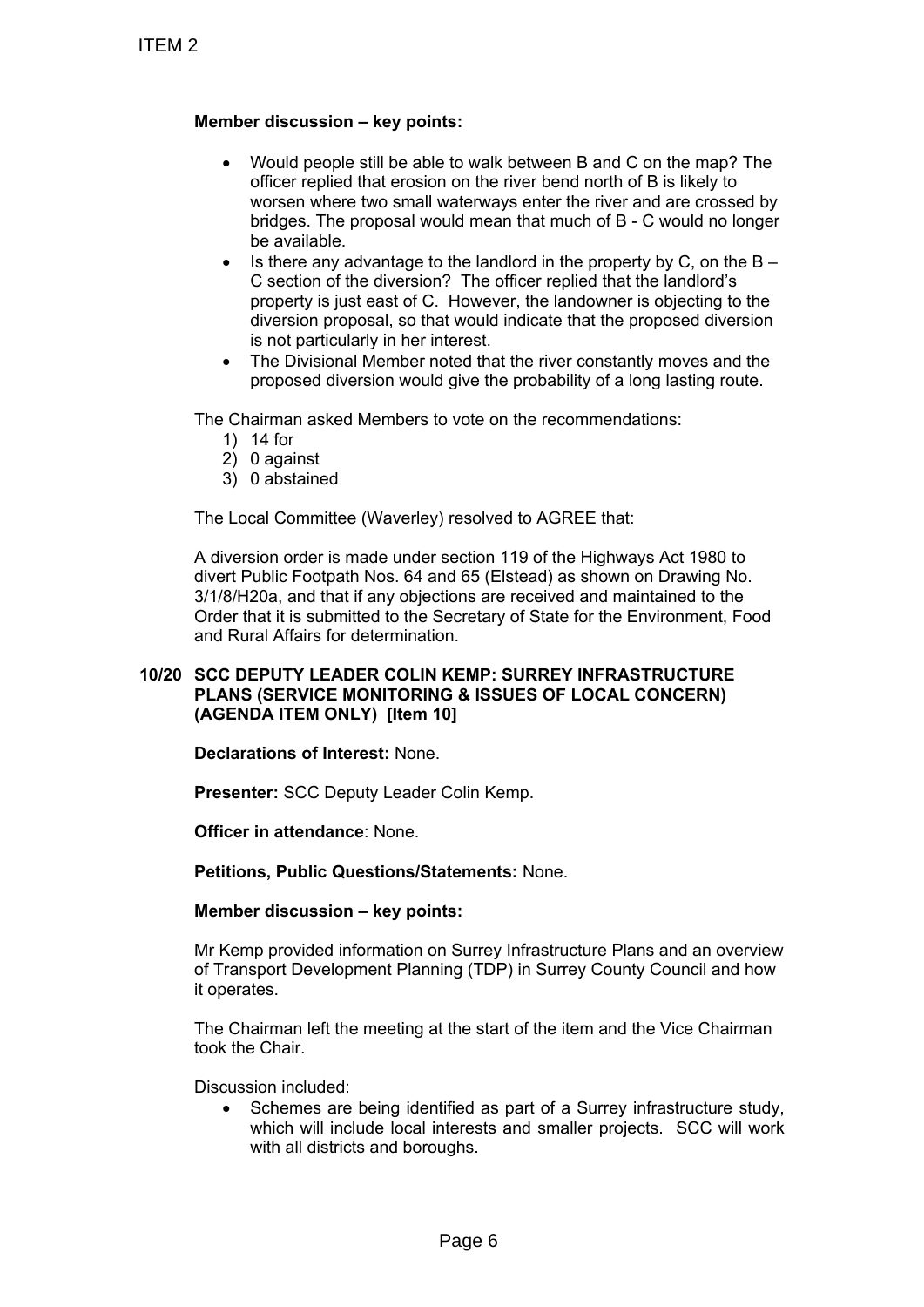- A 25 year plan is aimed for, with long term planning and short term action.
- Project managers will be brought in to work with Highways officers.
- Members requested that officers use local Members' knowledge.
- Farnham highway issues have been going on for years and the newly formed Farnham Project Board has been welcomed. Infrastructure planning would have been very welcomed before the Farnham Neighbourhood Plan was in place.
- Members welcomed change and hoped it is in a green direction. There is a challenge to reduce omissions in Surrey. There are air quality issues. SCC needs to lead the way for society's health and wellbeing and encourage more walking and cycling.
- Members said that infrastructure needs to be planned before housing development. In the Waverley Plan the east of the Borough will take 40% of Waverley's housing, in an area with only one main road route, no main town and no railway station.
- Could there be an electric tram or guided bus corridor?
- SCC is lobbying heavily to gain funding and needs to have detailed infrastructure plans in place for when funding may be available.
- There was an explanation regarding the body 'Transport for the South East'. Membership is spread across the region and includes SCC.

The Vice Chairman thanked Mr Kemp for attending and providing useful information to prompt future discussion.

Cllr Carole Cockburn left the meeting.

# **11/20 WAVERLEY ON-STREET PARKING REVIEW 2020 (EXECUTIVE FUNCTION) [Item 11]**

**Declarations of Interest:** None.

**Officer in attendance**: Jack Roberts, Engineer, Parking Strategy & Implementation Team.

**Petitions, Public Questions/Statements:** None.

#### **Member discussion – key points:**

The officer introduced the item and informed Members that there had been over 130 requests regarding parking restrictions since the last on-street parking review.

- Members expressed their thanks to the officer and were in support of the proposals.
- Any resident concerns such as yellow lines can be made known during the 28 day consultation, when views and objections can be lodged – reference paragraph 4.3.
- The Vice Chairman asked the Chairmen of Churt and Frensham Parish Councils, who were present at the meeting in the public gallery, if he should withdraw Jumps Road from the resident consultation, referencing the written question received earlier in the meeting during item 6. They both replied 'no'. ITEM 2<br>
and for, with long term planning and short term<br>
brought in to work with Highways officers.<br>
Informers is considerables knowledge.<br>
Its have been going on for years and the newly<br>
been very welcomed before the Famh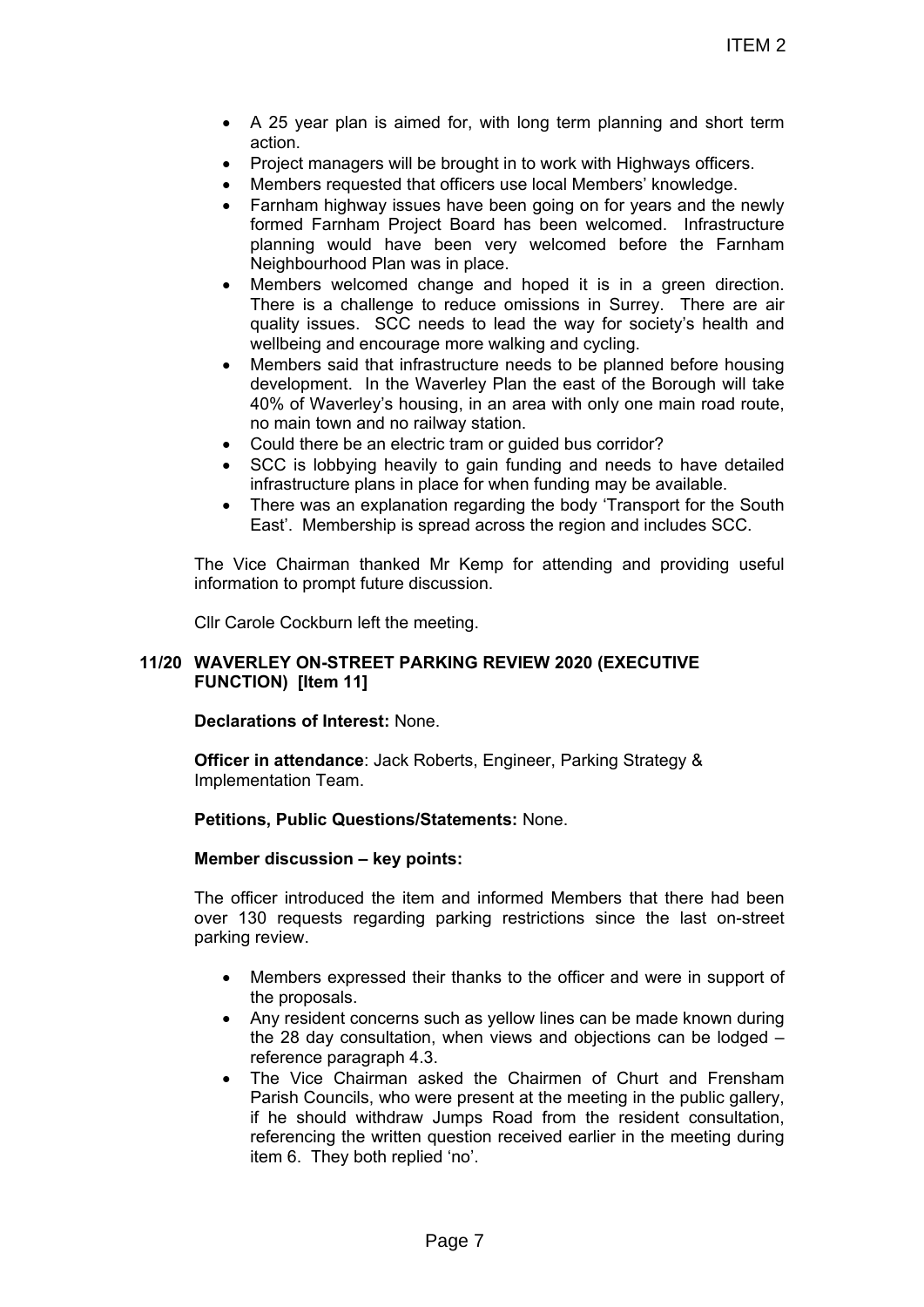- It was explained in answer to a Member query that any new parking request should be made to the SCC Parking Team so it can be considered for the following on-street parking review, due in June 2021.
- A Member felt that Network Rail should take more responsibility for commuter parking issues in Godalming and Farncombe.
- Members requested that SCC parking enforcement officers work more closely with Waverley Council. The Vice Chairman offered to talk to Godalming Members outside of the meeting to try to address Godalming parking issues.

The Local Committee (Waverley) resolved to AGREE that:

- (i) the proposed amendments to on-street parking restrictions in Waverley as described in this report and shown in detail on drawings in annex A are agreed
- (ii) funding in the 2020/21 financial year will be required to implement the parking amendments and the committee will need to contribute a maximum of £9,000 from the 2018/19 parking surplus - as detailed in paragraph 5.1
- (iii) the intention of the county council to make an order under the relevant parts of the Road Traffic Regulation Act 1984 to impose the waiting and on street parking restrictions in Waverley as shown on the drawings in annex A is advertised and that if no objections are maintained, the orders are made TTEM 2<br>
• It was explained in answer to a<br>
request should be made to the considered for the following or<br>
2021.<br>
• A Member felt that Network Ra<br>
• commuter parking issues in God.<br>
• Members requested that SCC packing issu
	- (iv) if there are unresolved objections, they will be dealt with in accordance with the county council's scheme of delegation by the parking strategy and implementation team manager, in consultation with the chairman/vice chairman of this committee and the appropriate county councillor.

Reason: It is recommended that the waiting restrictions are implemented as detailed in Annex A. They will make a positive impact towards:

- Road safety
- Access for emergency vehicles
- Access for refuse vehicles
- Easing traffic congestion
- Better regulated parking
- Better enforcement
- Better compliance

Cllr Mark Merryweather left the meeting.

# **12/20 HIGHWAYS UPDATE (EXECUTIVE FUNCTION) [Item 12]**

**Declarations of Interest:** None.

**Officer in attendance**: Frank Apicella, Area Highway Manager (South West).

**Petitions, Public Questions/Statements:** None.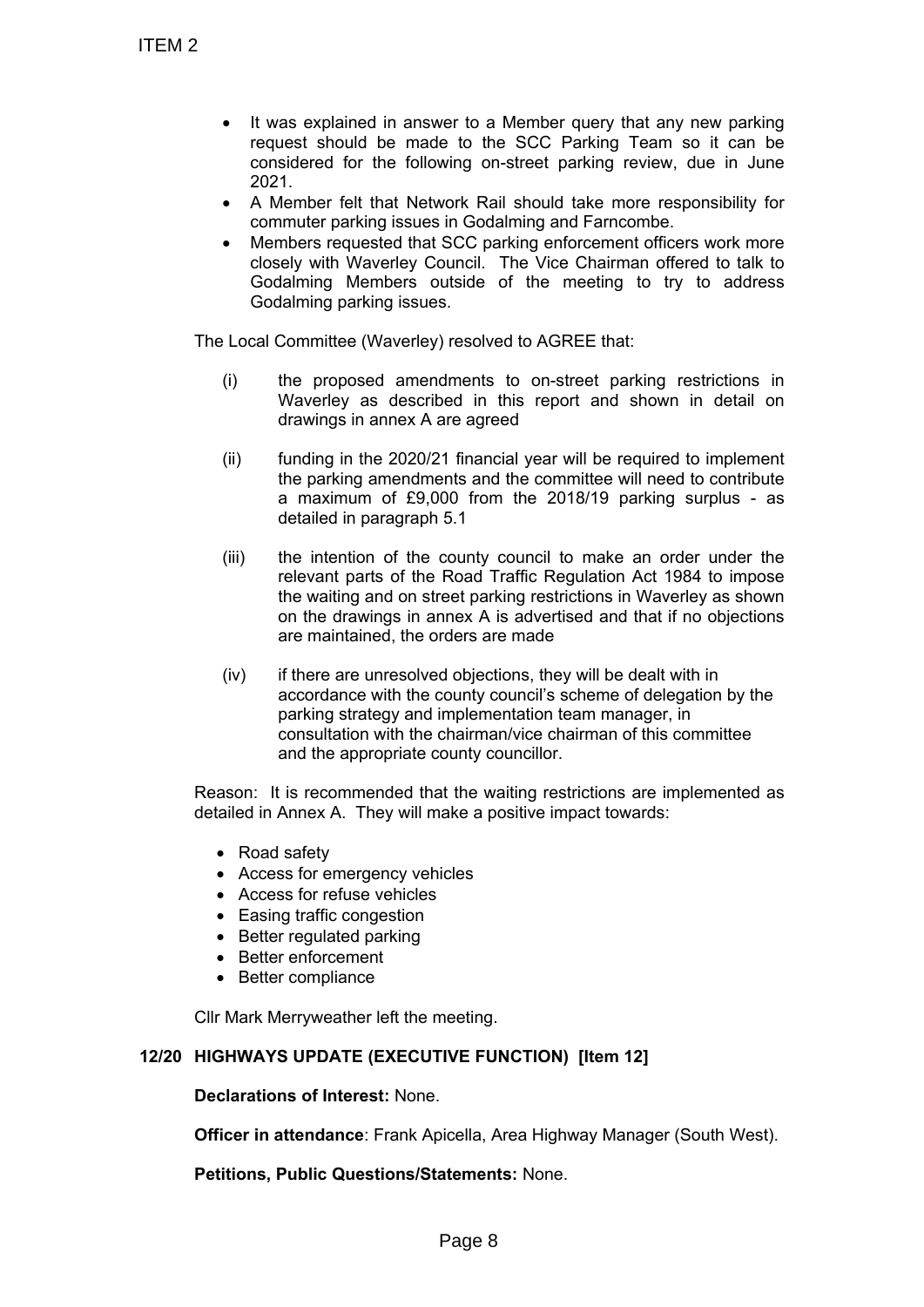## **Member discussion – key points:**

- Amendment: Page  $94 -$  the table should be in paragraph 2.1.4, not 2.1.5.
- Amendment: Page  $96 2.2.11$ : the figures in the first two lines of the table should read £66,240 (not £72,000) and £25,760 (not £28,000).
- Point of clarification: paragraph 2.2.3 and  $2.2.4$  there is a distinction between Capital and Capital Maintenance in the budget allocation.

The Local Committee (Waverley) resolved to AGREE:

- (i) To note the committee approved allocations and works progressed during 2019/20.
- (ii) To approve the recommendations made in this report for utilising the available highways budget for 2020/21. (Paragraph 2.1.3 - 2.1.5 refers.)
- (iii) To approve advertising for the proposed new signal crossing that is to be located outside of Woolmer Hill School on Woolmer Hill Road, Haslemere.
- (iv) To delegate to the Area Highway Manager, in consultation with the Chairman, Vice Chairman and Divisional Member, the ability to resolve any problems encountered, to facilitate scheme delivery throughout the year. ITEM 2<br>
ints:<br>
- the table should be in paragraph 2.1.4, not<br>
- 2.2.11: the figures in the first two lines of the<br>
424 (not £72,000) and £25,760 (not £28,000).<br>
pragraph 2.2.3 and 2.24 - there is a distinction<br>
poptial Mai

Reason: The committee is asked to agree the recommendations to enable progression of works orders and expenditure of the Committee budget during  $2020/21$ 

# **13/20 CABINET MEMBER FOR HIGHWAYS & TRANSPORT UPDATE TO COUNCIL (FOR INFORMATION) [Item 13]**

**Declarations of Interest:** None.

**Officer in attendance**: None.

**Petitions, Public Questions/Statements:** None.

**Member discussion – key points:**

The report was provided for information. The Vice Chairman suggested that if Members have any queries on the report, they direct them to the Cabinet Member for Highways and Transport, Matt Furniss.

Members requested that this item be moved up the agenda for the next Local Committee meeting.

The Local Committee (Waverley) AGREED to note the briefing.

# **14/20 LOCAL COMMITTEE DECISION TRACKER (FOR INFORMATION) [Item 14]**